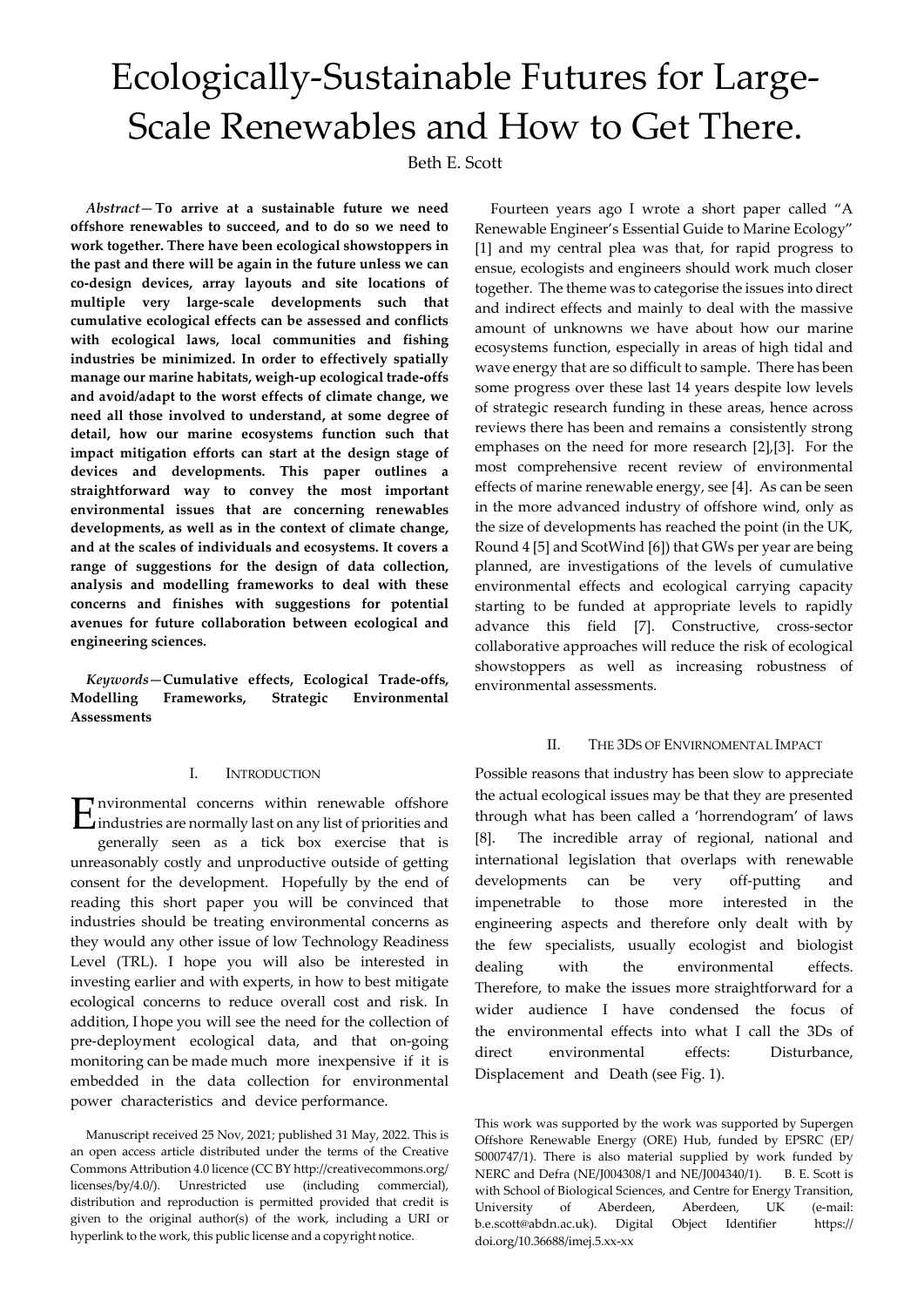### The 3 D's of Environmental Impacts



Fig. 1. The 3Ds of Environmental Impacts and the international policies that cover them.

#### *A. Disturbance*

In increasing order of level of effect, I will start with disturbance. Disturbance can be described as human activities that cause animals to move away from the location they are currently using and/or behaviour they are currently performing. This can mean that the animal is prevented from feeding/resting/mating in a preferred area and may have to stop the behaviour or move to another area that is not its preferred location. Continual disturbance can add to distances travelled and therefore increase energy use of an animal's daily activities. The effects of using more energy/having less time to rest, or forage in areas with less food availability or the preferred prey species, can have a serious effect on the energy they have left for reproduction and therefore lead to a decline in the population numbers. In fact, it has been seen that, even in ecotourism events, too much disturbance leads to a high rate of miscarriage and / or infant mortality for dolphin species [9].

## *B. Displacement*

The next level up is displacement; this is the permanent moving of an animal away from the area it wants to frequent, for either feeding, resting or reproduction. The offshore wind industry, with the use of radar and infra-red cameras, has put in the financial commitment to the correct size of project to finally put accurate, evidence-based numbers for avoidance rates of seabird [10] with the main results indicating that for most seabird species, 99.8% of individuals avoid going into the wind farm area. However, the flipside of that result is that those high percentages of animals are no longer using that area and this phenomena has already been witnessed for a range of seabird species [11], [12]. Evidence is also starting to gather for behavioural changes at tidal and wave sites but it is quite mixed depending on the species, with long term studies at SeaGen, Strangford Lough calling for more before data and standardised methodologies [13]. For marine mammals, where much more funding has been available for studies, it appears the noise of tidal turbines does have an effect on seals such that they will avoid areas where they can hear the turbine noise [14], [15]. However some studies have shown that seabird species are attracted to turbines even during operations due to the predictable wake that is created and may be bringing prey species to the surface, making them easier to catch [16],[17]. At established windfarms it has been clearly shown that seals will change their normal foraging areas as they find the foundations preferable places for foraging [18] which may be associated with the 'reef effect' of man-made structures providing new habitat. While this might be seen as a benefit rather than an impact, it can not only potentially lead to an increase in collision risk, but also lead to changes in communities (e.g. change of foraging grounds, increased competition within/between species). So, the jury is out on displacement effects for tidal and wave, however, it is clear from the work done to date that changes in behaviour are linked to changes in prey (fish) and the few groups conducting studies on characterising and predicting changes in fish behaviour have shown some large changes in fish distribution and behaviour around tidal turbine structures [19]-[21]. We do not yet have enough information to say how much of an effect all these changes will have on population levels as again, so little funding has gone into multi-trophic level type of studies which assess the predators, prey and habitat changes, simultaneously.

# *C. Death*

The third level, death, is most often considered as collision risk from rapid moving parts of devices. It is quite clear and can be easily modelled to show that increased mortality can have significant effects on populations as the death of adults, especially for long-lived animals, will very rapidly lead to population declines. However, only recently have collision models stepped up to state-of-theart simulation models [22]. Recently, there has also been the initiation of a modelling framework being developed to finally bring together all the direct effects of collision, displacement and disturbance [23].

## *D. Indirect Effects*

However, work still needs to go further to understand the indirect effects [1] from the changes caused by the additions of structures and the extraction of very large levels of energy from the marine environment. Just the addition of structure is changing the level of mixing (stratification) in shallow seas and influencing the amount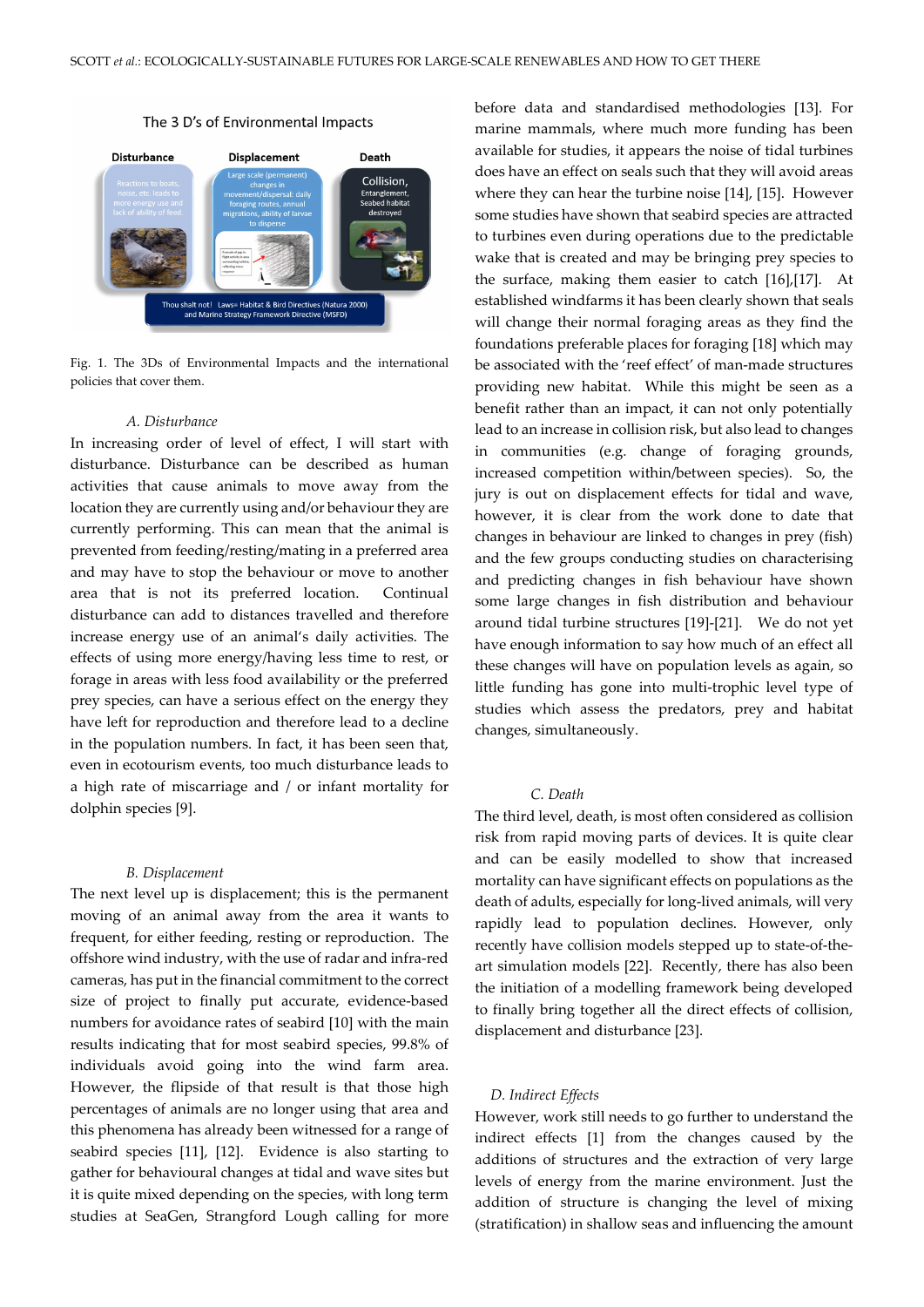and timing of plankton production [24] which is an incredibly important ecological change that makes its way up the food chain and throughout the local ecosystem and should be an important part of marine spatial planning decision making [25]. These indirect changes to biodiversity are currently not considered by most marine environmental impact assessments, but these changes are predicted to become important when 10s to 100s of GW are being extracted. Major effects on biodiversity have been shown to matter for onshore wind [26] and ecologically significant changes in stratification are being predicted from very large scale tidal energy extraction [27] and have recently been detected at large offshore windfarms [28] and have implications for fisheries [29]. Therefore it is important that any aspects that can reduce or better yet, eliminate collision risk, displacement, disturbance and significant changes to local ecosystems should be considered in the design stage of all aspects of wave, tidal and wind deployments. Below I will outline the main ecological aspects of consideration at each stage of development.

## III. ENVIRNOMENTAL IMPACTS AT DIFFERENT DESIGN AND IMPLEMENTATION STAGES

It would be most helpful if all engineers involved in any aspects of the design of components, devices and deployments were at least aware of the importance of the 3Ds and ecological effects of energy extraction such that decisions can be made early in the process that could decrease impacts. In this next section I set out, with examples, how the direct 3Ds of environmental impact along with indirect local ecosystem changes can interact or are influenced by each of the elements of an offshore renewable development. See Figure 2 for the colour coding of the different stages of development for level of impact.



Fig. 2. The ecological impacts for each stage of development with the darker the colour representing higher levels of impact.

### *A. Material, Design and Power*

In terms of choices of materials design, the first ecological aspect to appreciate is biofouling. Biofouling or as an industry spokesperson once said, subsea's 'dirty little secret' is so important to appreciate. Anything that goes in the sea will have something growing on it in rapid order. Therefore, calls from the ecological community are to consider knowing your enemy and then growing your enemy – seeding species you want to harvest later in the year, or in a few years [30]. In addition, there are many possibilities of multi-use of some sites with, for example, aquaculture, which have been comprehensively explored from engineering, economic and policy aspects [31]. In terms of considering materials to maximize power outputs, it is imperative that design engineers understand that because there are environmental laws that will not allow high percentages of deaths of protected species, all external rapid moving hard parts may hamper the ability to deploy in some areas (i.e. tidal turbine tip speeds of > 5.1 ms-1, [32]). Also, when optimising power output, consideration of trade-offs between power and maintenance, knowing that the minimization of maintenance is perhaps the more environmentally friendly route (see section below on maintenance).

#### *B. Array Design and Location*

The design, size and location of arrays can have very significant ecological effects of displacement as discussed above; large offshore windfarm arrays may essentially block the movement of highly mobile animals such as seabirds, and large tidal arrays could block marine mammals and large fishes (basking sharks) from using daily routes to foraging areas and/or annual migration routes. For tidal arrays in particular the 'downstream' changes from both the introduction of structures and extraction of energy have significant impacts on the locations of shear, turbulence structures such as kolk boils [33] upwelling [16],[17]. Very large extractions of tidal energy (> 6 GW) have been shown to have further 'downstream' effects on stratification and mixing [27] with effects of up to 10% changes in physical and biological variables over hundreds of km of distance from the site of extraction [34]. These differences can change the location of tidal fronts and areas of high subsurface primary production which are very important areas for foraging for many marine species [35]. The size and type of spacing between devices and between developments is also very important as the fishing industry can be displaced by the location and design of large and multiple arrays which can lead to intense conflict [36],[37]. There also needs to be much more consideration of the potential ecological knock-on effects of fishing vessels being forced to make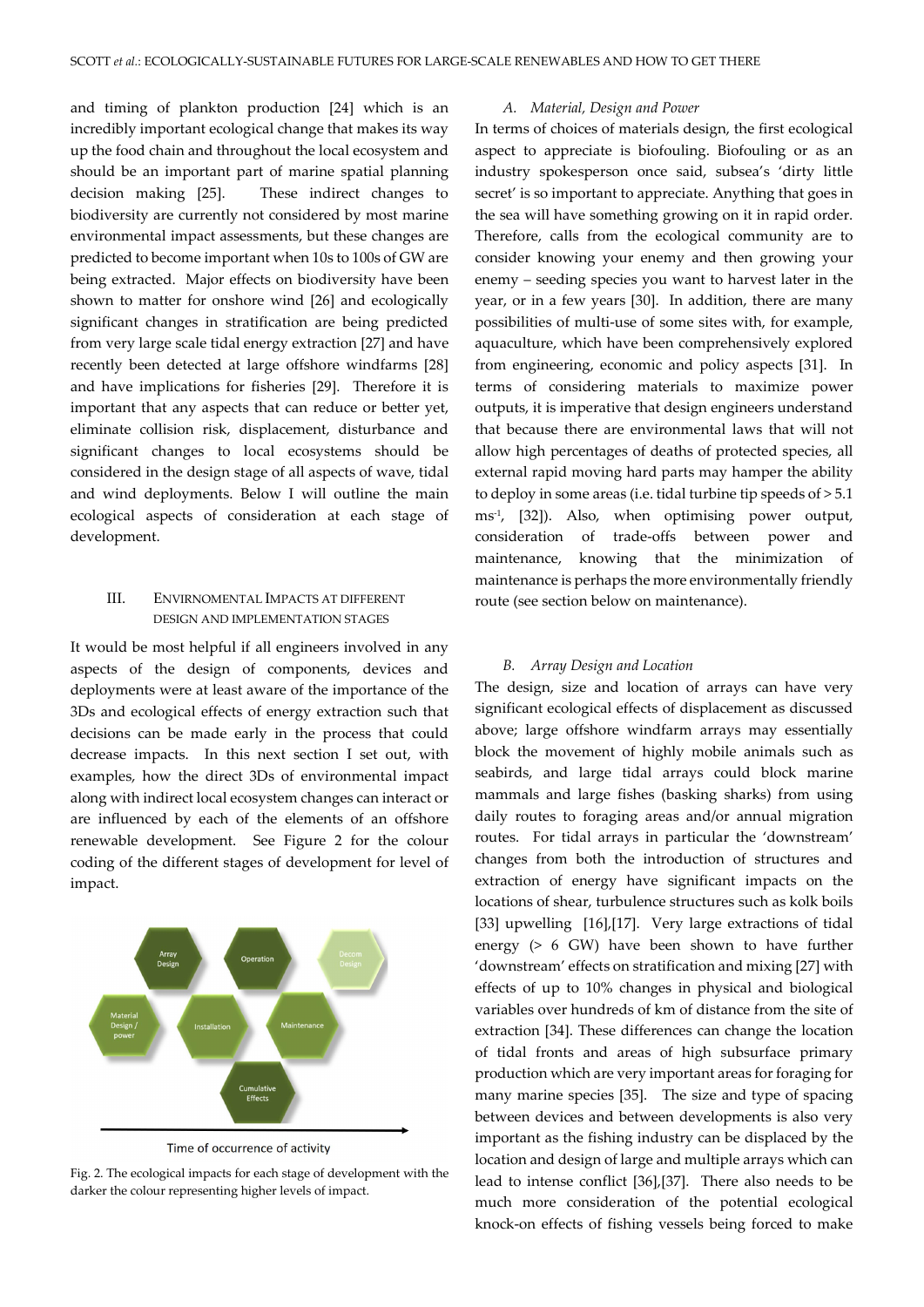distributional changes and therefore increasing the intensity of fishing in less space. The assumption that the offshore renewable areas which displace fishing will become de-facto marine protected areas (MPAs) needs to be tested. Therefore in combination, I would suggest that array design and location are the most important aspect for environmental impacts and it is imperative that within the high level strategic environmental assessments (SEAs), [38] more consideration is given to the both the direct and indirect effects of arrays.

## *C. Installation*

Installation of devices has been a major focus of ecological impact due the loud noises generated from piling that can both cause disturbance and in very acute cases, death, by either immediate trauma or lingering death because the animal has become deaf/damaged sensory system and will not be able to catch prey. However, the many studies that have been performed via the offshore wind industry, the short story seems to be that many mobile animals move away during the time of pile driving but return soon after the noise has stopped, i.e. within 24 hours [39],[40]. Therefore the concern is to manage the number and location of regions that are experiencing pile driving at any one time so that they do not merge to produce massive regions. As noise travels so much farther underwater it has been shown that dolphins would have to modify their behaviour up to 50 km away from pile driving [41]. Also care has to be taken that noise is not continuous for long periods of time (weeks/months on end) or that the use of acoustic deterrent devices (ADD) do more harm than good [42]. Therefore designs that don't require pile driving (i.e. gravity based devices, suction bucket techniques) are preferable for ecological reasons.

#### *D. Operation*

As with installation, the main issues with operations are displacement due to the production of noise, but now also death due to collision with moving parts and therefore has been considered a phase that can have very high ecological impact. However, different from installation, a much wider range of noises of different (especially lower) frequencies and the continuous nature of the noises that are produced, can have long term and permanent ecological effects (lack of ability to catch prey) on a range of species, especially fish [43]. These effects will then be felt up and down the entire food chain. During operation there is also the production of electromagnetic fields and mainly due to lack of sufficient field studies, the jury is still out as to whether the effects (behavioural changes, larval

survival, etc.) are significant at population levels (see chapter in State of the art of Science Review [4]).

## *E. Maintenance*

As maintenance requires the presence of humans, an increase in boat traffic to areas of offshore developments, where there may have been little traffic before, appears to have much more of an environmental effect than one would have assumed. A report with 10 years of data at the European Marine Energy Centre (EMEC) at both the tidal and wave testing sites, shows that disturbance due to vessel presence was the most significant factor for a decrease in animals numbers in the areas (i.e. disturbance / short term displacement) [44]. Therefore the fact that floating devices, which are detached and brought to shore for maintenance, and designed to greatly reduce the at-sea maintenance cost (time), may also greatly reduce disturbance to animals and will be a win-win approach.

## *F. Decommissioning*

The impact of decommissioning is similar to installation issues of acute noises but generally not of the level of pile driving. However I have colour coded it as a light colour as I assume that we will have learnt lessons by the time many of the current devices need full removal.

## *G. Cumulative Effects, Working Together and Climate Change*

Similar to calculations by engineering and oceanographic communities to assess the carrying capacity of a sensible level of energy extraction; assessing device interference and/or lack of additional energy which limits the size, location and numbers of arrays [45], so too is there an ecological carrying capacity to be able to sustain anthropogenic and natural pressures before population levels only fall, rather than oscillate up and down. The cumulative levels of the direct effects, the 3Ds, are extremely important to appreciate as larger devices, many more arrays and extraction of 10s to 100s of GW in finite locations will have large ecological impacts. The indirect effects are more likely to be non-linear, possibly nonintuitive effects and need to be modelled with ecosystem approaches in order to be appreciated (see section G.2 Climate Change). The indirect cumulative changes to ecosystems with large localized changes to mixing and stratification may actually turn out to be more important than the 3Ds, or at least more important than death, with displacement and indirect effects being the most important.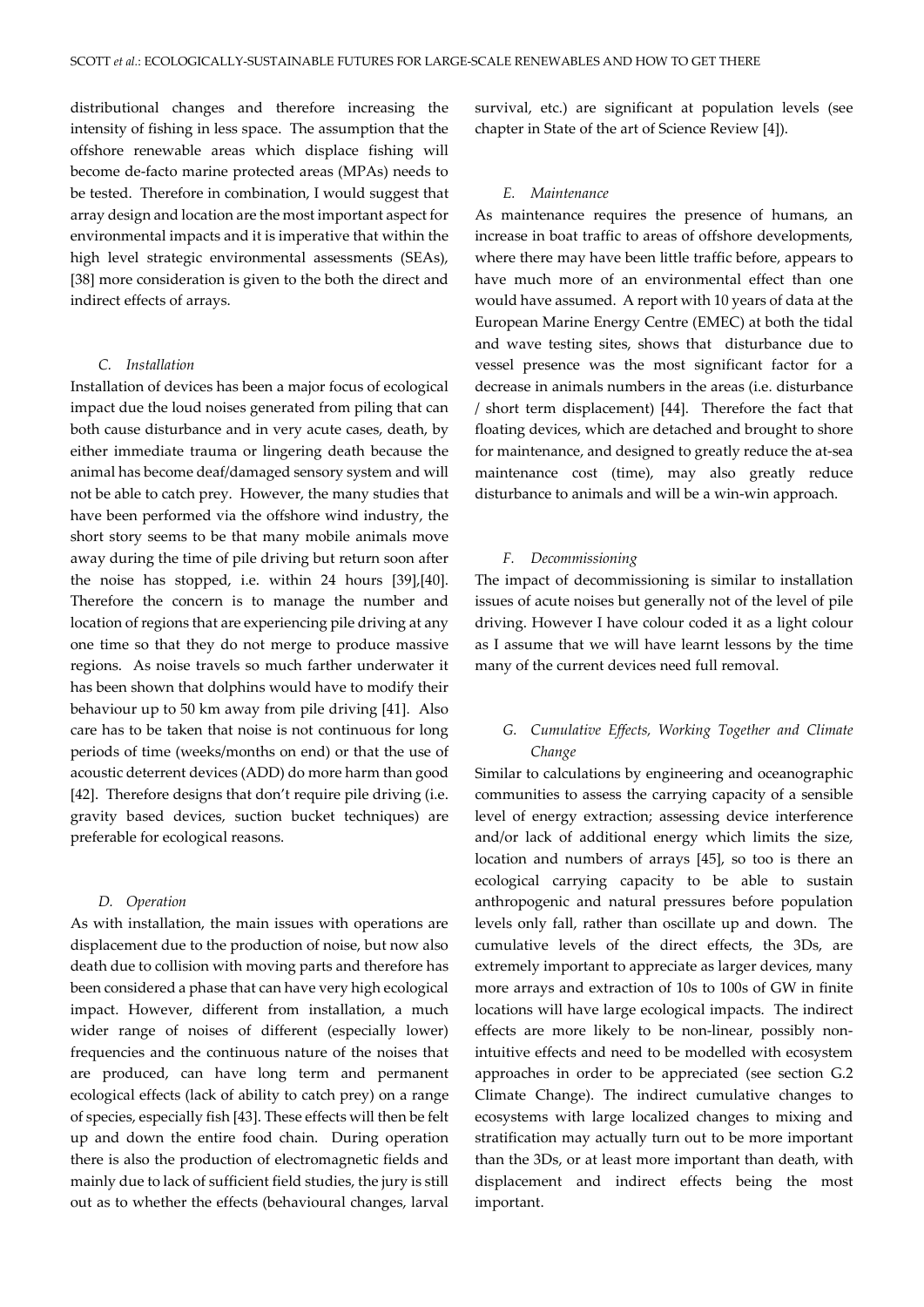*G.1 Working Together: Collecting the same data.* At this point it is useful to illustrate how mobile animals use the physical aspects of the seas. A lot of the same variables that the engineering community is interested in, in terms of understanding the resource: water column characterisation of speed and turbulence are the variables that seabirds, mammals and larger fish use to capture their smaller fish prey [46].



Fig. 3. Multi-sensor seabed platforms that combine multi-frequency echosounders and multibeam echosounders such as FLOWBEC allow measurement of animal presence and behaviour, including predatorprey foraging interactions as shown. Figure adapted from the techniques of [20],[21] using unpublished data from the MeyGen tidal stream site, Scotland.

Using active acoustics that fisheries science has been improving for the last 30+ years, one can enable not only to see fish school presence, but also behaviour of the predators of the fish schools as well. Adding multi beam sonar allows detailed information about the school behaviour [21]. Using upward facing multi-sensor seabed platforms that combine multi-frequency echosounders and multibeam echosounders we can identify regions and types of habitat that are the most important for foraging animals and therefore allow a very mechanistic understanding of where and how animals capture their prey (see Fig. 3). Seabed platform methods could also be used to help inform site expansion options, both in terms of resource and environmental impact.

## *G.2 Climate Change*

If we can understand predator-prey interactions and the linkages to physical aspects of the environment at the very fine scale of individuals, we should also be able to take these understandings up to the much larger ecosystem level [47]. But to make accurate predictions we also need to take into account the dynamic changes in relationships within ecosystems being brought about by climate change effects [48] and be able to separate the effects of climate change from large-scale renewable energy extraction [45],[49]. This differentiation is important for several reasons, with the first being able to identify regions where the addition of structures and energy extraction could

possibly counteract the effects of climate change or at least be neutral, not negative for overall ecosystem functioning. For example, very large tidal energy extraction can shift 'downstream' tidal front locations into shallower water [45], closer to the shore and the colony locations of seabirds and mammals providing shorter daily commutes to foraging grounds. Also the increase in mixing around windfarm foundations [28] may be able to counteract the increases in stratification that are predicted with climate change [45].

The second reason it is important to separate out the effects of climate change on ecosystem changes is to be able to assess the amount that offshore renewables are dampening the effects of climate change (see Fig 4). What current EIAs do is try to assess impacts of renewables against a supposedly stationary baseline, however only negative impacts of renewables can be considered [38]. The positive aspects of renewables, in their reduction in CO<sub>2</sub> production by replacing fossil fuels, needs to be brought into equation. In fact when looked at in terms of ecosystem services, more impacts of renewables are positive rather than negative [50]. Therefore the current system of EIA and cumulative impact needs to change in order to make proper assessments of positive vs negative trade-offs of locations and sizes of renewable developments [51]. This will also require the difficult issues of local (protected animals only living at a set location) vs global (overall reduction of CO2) to be discussed and weighed up. Properly assessed trade-off approaches would improve the integrity of marine spatial planning decisions as to which regions would be best served with large-scale renewable developments and others that possibly should be avoided.



Fig. 4. The ecological effects of climate change (represented in red) are increasing rapidly with time. The level of ecological change that EIAs are assessing is represented with the green line and arrow. The positive impacts of renewable energy production in dampening the effects of climate change (shown with blue line and arrow).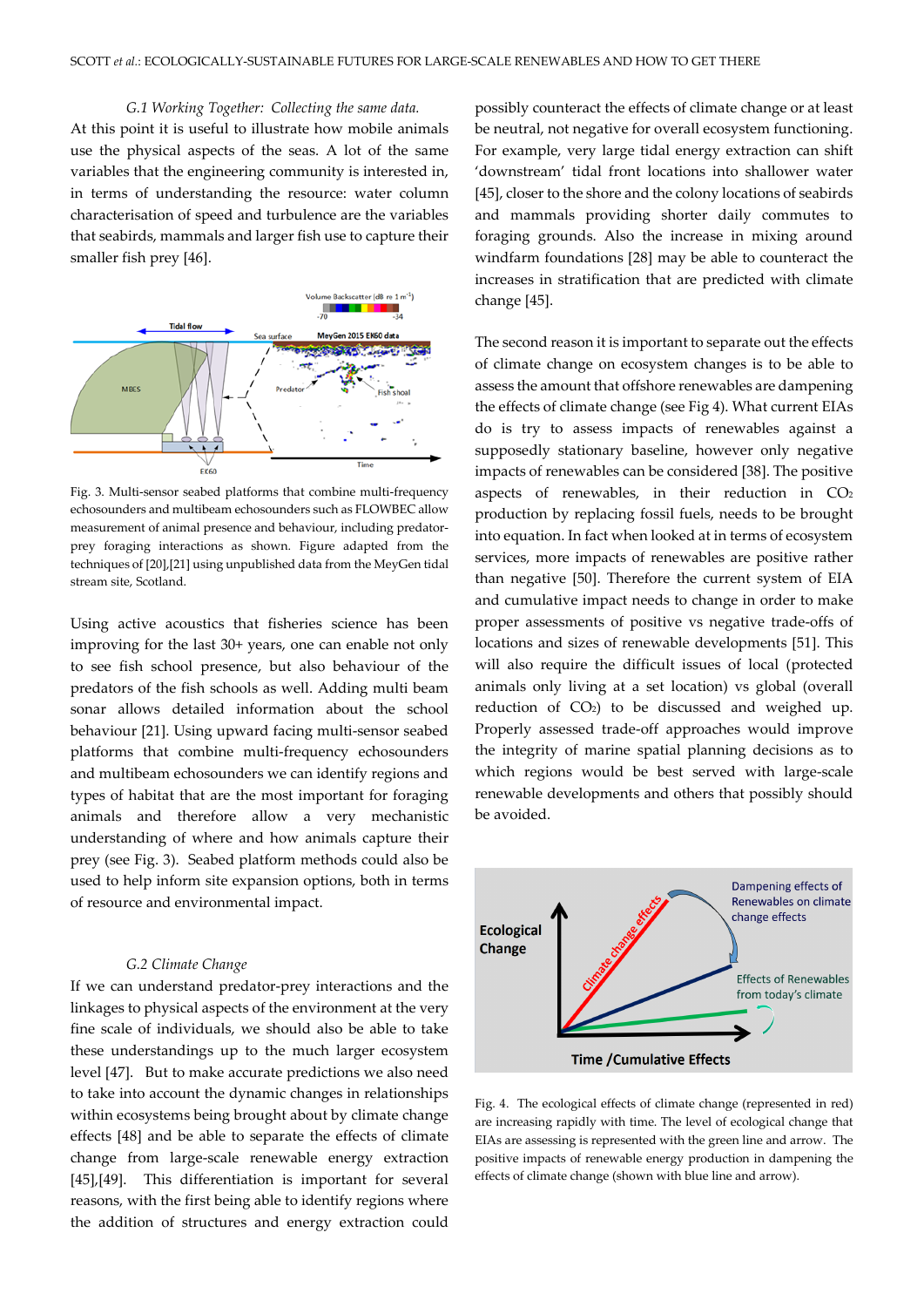## IV. CONCLUSIONS

Hopefully after reading this short article you will have in mind the direct 3Ds and indirect environmental impacts at all stages of design and can consider the collection of ecological data as a must-do much earlier, and collaboratively. If you are interested to know more detail about ecological issues please see the State of the Science Review [4]. Also know that the ecological science community has a common goal with the offshore renewable engineering community: to see the levels of climate change decreased. Climate change is the worst enemy and must be beaten, but some areas of our seas are more ecologically important than others and there is an urgent need to consider the connectivity of impacts throughout the ecosystem such that we can construct a truly sustainable renewable energy system for the future.

## ACKNOWLEDGEMENT

I want to thank the wonderful range of PhDs, academic, industry and government colleagues whose hard work, scientific talent and insights and willingness to collaborate and work across disciplines in multiple projects has progressed this important field of study.

## **REFERENCES**

- [1] B.E. Scott, "A renewable Engineer's Essential Guide to Marine Ecology", OCEANS 2007, IEEE: 18-21 June 2007 <https://doi.org/10.1109/OCEANSE.2007.4302218>
- [2] R. Inger, M. J. Attrill, S. Bearhop, A. C. Broderick, W. James Grecian, D. J. Hodgson, C. Mills, E. Sheehan, S. C. Votier, M. J. Witt and B. J. Godley, "Marine renewable energy: potential benefits to biodiversity? An urgent call for research." *J. Appl. Eco.* Vol. 46, pp. 1145–1153, 2009 [https://doi.org/10.1111/j.1365-](https://doi.org/10.1111/j.1365-2664.2009.01697.x) [2664.2009.01697.x](https://doi.org/10.1111/j.1365-2664.2009.01697.x)
- [3] J. Dannheim, "Benthic effects of offshore renewables: identification of knowledge gaps and urgently needed research." *ICES J. of Mar. Sci.,* vol. 77, pp. 1092–1108, 2020 <https://doi.org/10.1093/icesjms/fsz018>
- [4] A.E. Copping and L.G. Hemery, (Eds) "OES-Environmental 2020 State of the Science Report: Environmental Effects of Marine Renewable Energy Development Around the World". Report for Ocean Energy Systems (OES), 2020 [Online] <https://doi.org/10.2172/1632878>
- [5] The Crown Estate, "Offshore Wind Leasing Round 4."[Online] Feb 18, 2021. Available at: [https://www.thecrownestate.co.uk/en-gb/what-we-do/on-the](https://www.thecrownestate.co.uk/en-gb/what-we-do/on-the-seabed/offshore-wind-leasing-round-4/)[seabed/offshore-wind-leasing-round-4/](https://www.thecrownestate.co.uk/en-gb/what-we-do/on-the-seabed/offshore-wind-leasing-round-4/)
- [6] Crown Estate Scotland, "ScotWind". [Online] March 20, 2021, Available at: [https://www.crownestatescotland.com/what-we](https://www.crownestatescotland.com/what-we-do/marine/asset/offshore-wind)[do/marine/asset/offshore-wind](https://www.crownestatescotland.com/what-we-do/marine/asset/offshore-wind)
- [7] The Crown Estate, "The Offshore Wind Evidence and Change Programme". [Online] Feb 18, 2021, Available at: [https://www.thecrownestate.co.uk/en-gb/what-we-do/on-the](https://www.thecrownestate.co.uk/en-gb/what-we-do/on-the-seabed/energy/offshore-wind-a-sustainable-future/)[seabed/energy/offshore-wind-a-sustainable-future/](https://www.thecrownestate.co.uk/en-gb/what-we-do/on-the-seabed/energy/offshore-wind-a-sustainable-future/)
- [8] S. J. Boyes, and M. Elliot, "Marine legislation The ultimate 'horrendogram': International law, European directives &

national implementation", *Mar. Pollut. Bull.* Vol. 86, pp.39-47, 2014.<https://doi.org/10.1016/j.marpolbul.2014.06.055>

- [9] K. A. Stockin, D. Lusseau, V. Binedell, N. Wiseman, M. B. Orams, "Tourism affects the behavioural budget of the common dolphin Delphinus sp. in the Hauraki Gulf, New Zealand". *Mar. Ecol. Prog. Ser.* vol.355, pp.287-295, 2008 <https://doi.org/10.3354/meps07386>
- [10] H. Skov, S. Heinänen, T. Norman, R. Ward, S. Méndez-Roldán, I. Ellis, "ORJIP Bird Collision and Avoidance Study". Report by Offshore Renewables Joint Industry Programme (ORJIP). Report for Carbon Trust, 2018
- [11] V. Peschko, B. Mendel, M. Mercker, J. Dierschke, S. Garthe, "Northern gannets (*Morus bassanus*) are strongly affected by operating offshore wind farms during the breeding season." *J. Environ. Maneg*. Vol. 279, pp. 111509, 2021. <https://doi.org/10.1016/j.jenvman.2020.111509>
- [12] P. Peschko, B. Mendel, S. Müller, N. Markones, M. Mercker, S. Garthe, "Effects of offshore windfarms on seabird abundance: Strong effects in spring and in the breeding season". *Mar. Environ. Res.* vol. 162 pp.105157, 2020. https://doi.org/10.1016/j.marenvres.2020.105157
- [13] G. Savidge et al. " Strangford Lough and the SeaGen Tidal Turbine." In: Shields M., Payne A. (eds) Marine Renewable Energy Technology and Environmental Interactions. Humanity and the Sea. Springer, Dordrecht , 2014 [Online]. Available: [https://doi.org/10.1007/978-94-017-8002-5\\_12](https://doi.org/10.1007/978-94-017-8002-5_12)
- [14] G. D. Hastie, D. J. F. Russell, P. Lepper, J. Elliott, B. Wilson, S. Benjamins and D. Thompson, "Harbour seals avoid tidal turbine noise: Implications for collision risk" J. Appl. Ecol., vol. 55 pp. 684-693, 201[8 https://doi.org/10.1111/1365-2664.12981](https://doi.org/10.1111/1365-2664.12981)
- [15] R. Joy, J. D. Wood, C. E. Sparling, D.J. Tollit, A. E. Copping, B. J. McConnell, "Empirical measures of harbor seal behavior and avoidance of an operational tidal turbine". Mar. Pollut. Bull. vol. 136 pp. 92–106, 2018 <https://doi.org/10.1016/j.marpolbul.2018.08.05>
- [16] L. Lieber, W. A. M. Nimmo-Smith, J.J. Waggitt and L. Kregting, "Localised anthropogenic wake generates a predictable foraging hotspot for top predators". *Comm. Bio.,* vol. 2 pp. 123, 2019[. https://doi.org/10.1038/s42003-019-0364-z](https://doi.org/10.1038/s42003-019-0364-z)
- [17] L. Lieber, L. Roland and W.A.M. Nimmo-Smith, "A bird's-eye view on turbulence: seabird foraging associations with evolving surface flow features". *Proc. R. Soc.* B.2882021059220210592 , 2021, <http://doi.org/10.1098/rspb.2021.0592>
- [18] D. Russell, S. Brasseur, D. Thompson, G. Hastie, V. Janik, G. Aarts, B. McClintock, J. Matthiopoulos, S. Moss, B. McConnell, "Marine mammals trace anthropogenic structures at sea". *Cur. Bio.,* Vol. 24, pp. R638-R639, 2014. <https://doi.org/10.1016/j.cub.2014.06.033>
- [19] H. Viehman, T. Boucher, A. Redden, "Winter and summer differences in probability of fish encounter (spatial overlap) with MHK devices". *Intern. Mar. Energy J.* vol., pp.9-18, 2018. <https://doi.org/10.36688/imej.1.9-18>
- [20] B. Williamson, S. Fraser, L. Williamson, V. Nikora, B. Scott, "Predictable changes in fish school characteristics due to a tidal turbine support structure". *Renew. Energy*, vol. 141, pp. 1092- 1102, 2019[. https://doi.org/10.1016/j.renene.2019.04.065](https://doi.org/10.1016/j.renene.2019.04.065)
- [21] B. Williamson, P. Blondel, L. Williamson, B. Scott,"Application of a multibeam echosounder to document changes in animal movement and behaviour around a tidal turbine structure". *ICES J. Mar. Sci.,* fsab017, 2021. [Online] <https://doi.org/10.1093/icesjms/fsab017>
- [22] N. Horne, R.M. Culloch, P. Schmitt, L. Lieber, B. Wilson, A. C. Dale, J.D.R. Houghton, L. T. Kregting, "Collision risk modelling for tidal energy devices: A flexible simulation-based approach", *J. Environ. Manag.,* vol. 278, pp. 111484, 2021
- [23] Centre for Ecology and Hydrography, "Cumulative Effects Framework." March 18, 2021, [Online] Available at: